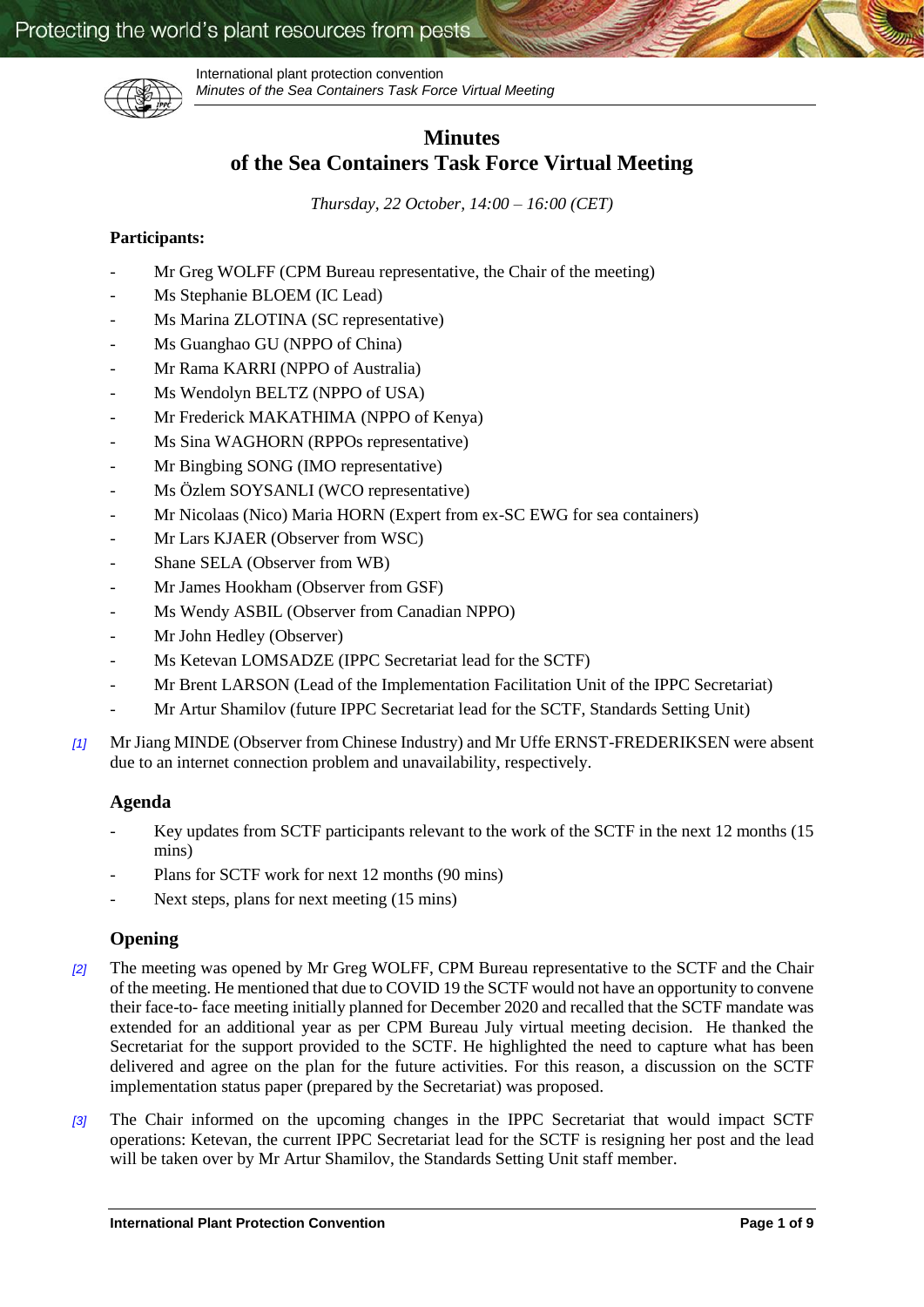# **Discussion**

# **Key updates from participants**

- *[4]* IPPC Secretariat Ketevan briefed the SCTF on the collaboration with the International Maritime Organization (IMO), and highlighted the fourth round<sup>1</sup> of consultation of the IMO Correspondence Group relative to cleanliness and pest management issues in the IMO inspection programmes.
- *[5]* She also highlighted the purpose/intent of the SCTF Implementation status paper. Because the SCTF has only one year left to develop CPM recommendations, it was important to compile information on gaps, challenges, successes and future activities of the SCTF in one document to assist the SCTF in developing CPM recommendations by the end of 2021. Ketevan invited the SCTF to comment on the paper and propose suggestions to improve its format, structure and content.
- *[6]* Representative from the NPPO of USA Wendy briefed the SCTF on activities undertaken within the framework of the North American Sea Container Initiative (NASCI) in collaboration with the World Bank (WB) and North American Plant Protection Organization (NAPPO). The NASCI has been working on the development of an industry-focused workshop, initially planned for May 2020, but postponed due to COVID 19. The workshop, most probably, will be rescheduled for either summer or fall of 2021 depending on COVID 19 developments. Instead of the workshop NASCI is organizing webinars for small different industry groups to better understand roles and responsibilities of, and existing packing processes ,parties in the supply chain to be able to develop a more focused Agenda for the workshop, as well as to propose improved procedures for the management of risks associated with the movement of sea containers. The webinars planned for 12 November will involve the Global Shippers Forum (GSF) and the International Cargo Handling Association (ICHCA). Wendy informed that the NPPO of Mexico has joined NASCI making it a true North American initiative. The NAPPO annual meeting in 2020 discussed NASCI regional issues. It is hoped that the outcomes of NASCI initiatives can inform the SCTF work and its deliverables.
- *[7]* IC Lead for the SCTF Stephanie highlighted the SCTF recorded presentation that was used to deliver the SCTF update during 2020 IPPC regional workshops. The objective of the presentation was to raise awareness of NPPOs on SCTF activities and request national actions to support improved management of the risks associated with the movement of sea containers and their cargoes. The presentation was prepared by the Secretariat in collaboration with the SCTF, translated into all FAO languages, recorded<sup>2</sup> and shared with all FAO regions.
- *[8]* SCTF members commented that this recorded presentation could be used as outreach material for different stakeholders/meetings.
- *[9]* World Shipping Council (WSC) Lars informed on CTU Code related publications developed by industry. The Quick Guide<sup>3</sup> includes a Checklist<sup>4</sup> of actions and responsibilities for guidance to those responsible for the packing of cargoes in freight containers, the Quick Guide is available free, to all interested stakeholders in English and Simplified Chinese. Stephanie kindly offered the assistance of NAPPO in producing a Spanish version. The roll-out of these publications resulted in numerous press releases around the world, although only a few highlighted contamination issues. Therefore, an ongoing and future challenge is improved how to ensure that the pest risks associated with the movement of sea containers and their cargoes are communicated to and, in particular, acted upon by all stakeholders according to their roles in the supply chain. Greg noted that the phytosanitary community was hoping

 $\overline{a}$ 

<sup>&</sup>lt;sup>1</sup> The 3<sup>rd</sup> was just completed, and the Coordinator of the CG has now launched the  $4<sup>th</sup>$  round with a deadline for comments of March 3, 2021.

<sup>2</sup> Update on the SCTF activities to 2020 IPPC RWs - <https://www.ippc.int/en/publications/88613/>

<sup>3</sup> Quick Guide to the CTU Code and the Container Packing Checklist - [https://www.worldshipping.org/industry](https://www.worldshipping.org/industry-issues/safety/CTU_Code_Guide_Oct_2020_WEB.pdf)[issues/safety/CTU\\_Code\\_Guide\\_Oct\\_2020\\_WEB.pdf](https://www.worldshipping.org/industry-issues/safety/CTU_Code_Guide_Oct_2020_WEB.pdf)

<sup>4</sup> Container packing checklist - [https://www.worldshipping.org/industry](https://www.worldshipping.org/industry-issues/safety/CTU_Code_Checklist_WEB.pdf)[issues/safety/CTU\\_Code\\_Checklist\\_WEB.pdf](https://www.worldshipping.org/industry-issues/safety/CTU_Code_Checklist_WEB.pdf)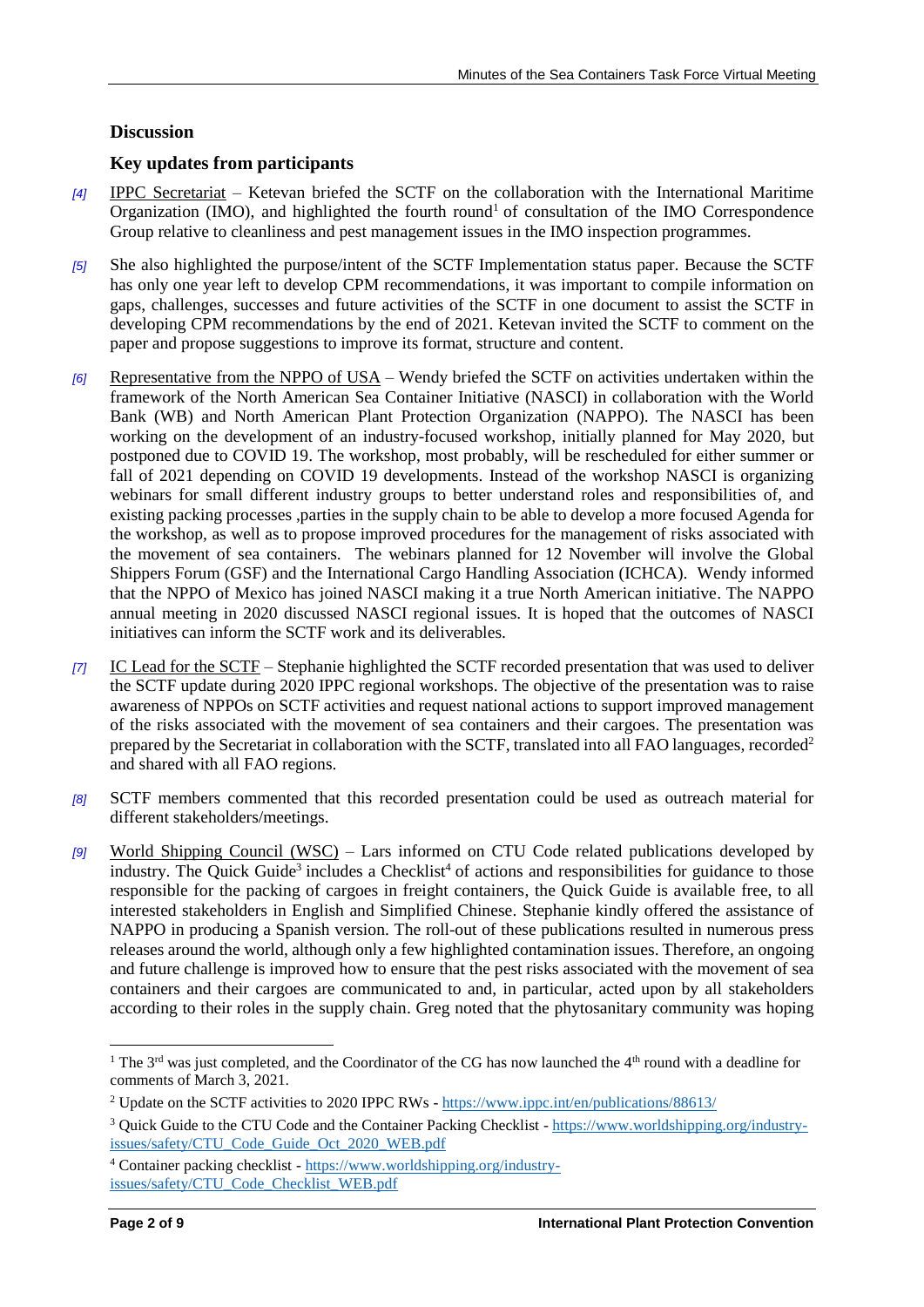to raise awareness during the International Year of Plant Health (IYPH), however plans have been impeded by the COVID 19 pandemic. There is a global trend to highlight the negative impact of pests in international trade from the standpoint of their presence causing delays in the movement of goods, rather than highlighting their negative impact on plant health. If both negative impacts were communicated together, it would improve communication of these negative effects for plant health and for commerce.

- *[10]* It was mentioned that future outreach efforts should target not only large industry groups but also small players along the sea containers supply chain.
- *[11]* Representative from the Chinese NPPO Gu informed on the activities delivered by the Chinese NPPO during 2020. Close connections with industry were established and the IPPC cleanliness factsheet was published in Chinese. Work on the development of the following three national standards was completed:
	- Code of practice for the plant quarantine of import freight containers;
	- Code of practice for the plant quarantine of exit containers;
	- Guidelines for the establishment of plant quarantine system in entry and exit container depot.
- *[12]* She indicated that these standards might provide a basis for the formulation of an international standard for Phytosanitary Measures (ISPM).

### *[13]* The SCTF:

- Noted updates;
- Agreed that the WSF would provide the press articles (Quick Guide and Checklist) developed by the industry.

# **I. Plans for SCTF work for the next 12 months**

*[14]* The Chair proposed discussion of the SCTF implementation status paper to understand where the SCTF was with implementation of tasks and to plan for future activities.

# **1.1.Monitoring uptake of CTU Code through industry reporting and NPPO monitoring**

- *[15]* NPPOs surveys are still challenging, especially because of COVID 19. Gu mentioned that it is challenging to measure the impact of the CTU Code uptake as not many NPPOs are in a position to conduct surveys, also because industry reports on survey findings are not available to NPPOs and, finally, because baseline data to measure the impact of the CTU Code uptake does not exist.
- *[16]* Frederik reported that Kenya is conducting container surveys albeit at a reduced level due to lack of resources due to COVID 19. Kenya had hoped to raise awareness of the risks associated with sea containers at the International Phytosanitary Conference attended by many contracting parties (CPs) to the Convention, but the conference got postponed.
- *[17]* Sina, informed that New Zealand continues conducting surveys at the same level although at a slower pace. They hope that data will be available by the next SCTF face-to-face meeting.
- *[18]* Rama, the representative of the Australian NPPO, once again highlighted concerns on how data, even if available, could support the measurement of the uptake of the CTU code in the absence of baseline data. The issue of deleting of some fields from the inspection template of the Guidelines on Sea Container Surveys for NPPOs (to be shared with the IPPC Secretariat by NPPOs conducting surveys) was raised. It might help improve reporting while protecting NPPOs from sharing sensitive data. Shane, the representative of the World Bank (WB), thought that even though not having baseline data is a gap, the information gathered through NPPOs surveys could assist with the analysis of pests - pathway associations to enable the SCTF to track pest risk trends in different climate and country specific conditions.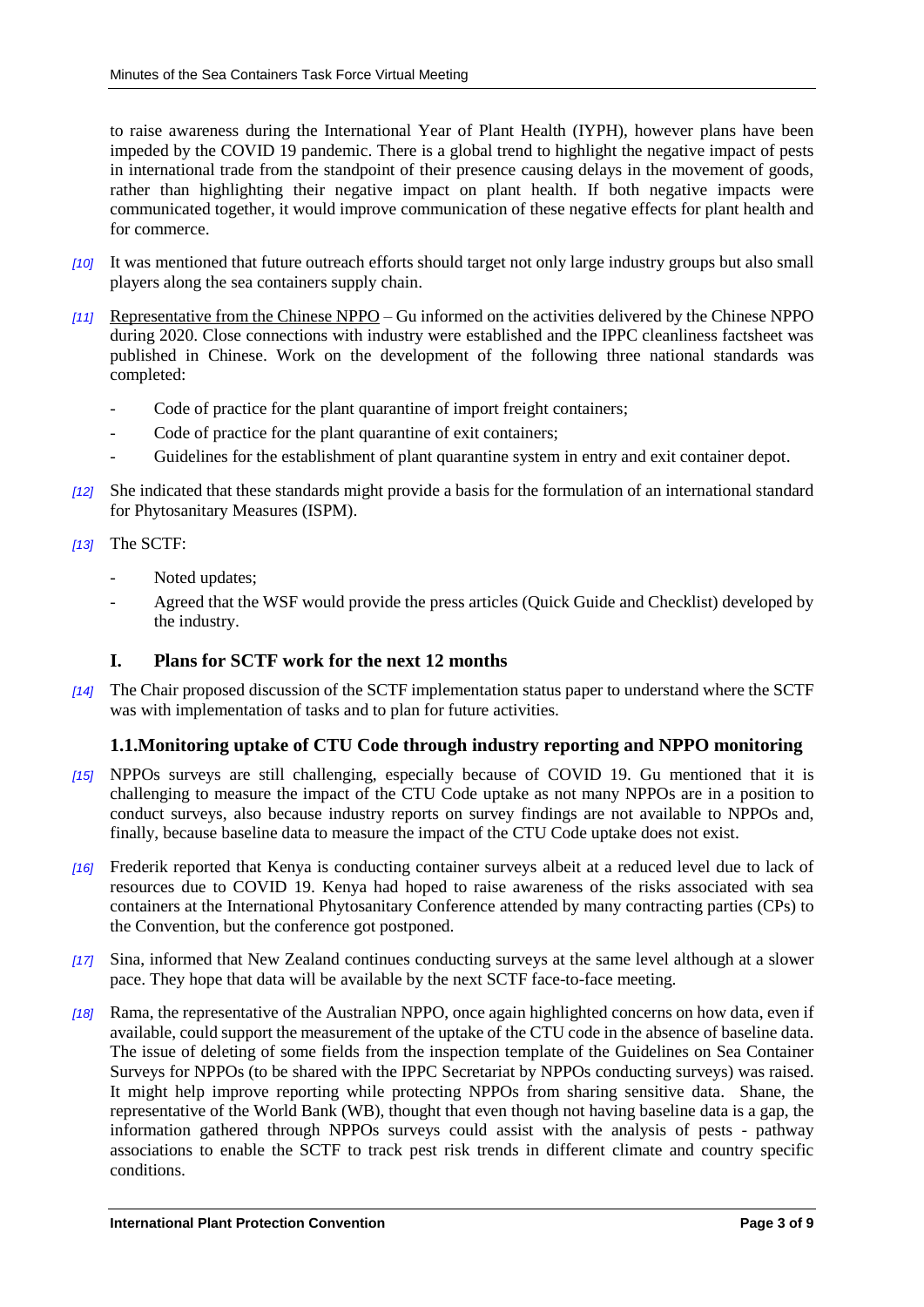- *[19]* Sharing pest specific container contamination case studies to highlight the need for NPPO surveys and to raise awareness on the pest risks associated with the movement of sea containers is a future activity included in the SCTF implementation status paper. Some NPPOs noted that case studies have already been shared at several SCTF meetings and requested clarification on the Secretariat's expectation in this regard.
- *[20]* The Secretariat indicated that short catchy articles/case studies are needed for publication in the International Phytosanitary Portal (IPP) and to be made available to any NPPOs and RPPOs for increased awareness/communication purposes.
- *[21]* Different organizations and NPPOs use different communication approaches to raise awareness of pest risks. These could be adopted for SCTF awareness raising purposes. For instance, the NPPO of New Zealand publishes regular updates on what Biosecurity NZ is doing to keep their borders protected from pests and diseases. The information is shared with industry and other interested parties. Another good example is the website on wildlife trafficking<sup>5</sup> that informs on illegal shipment interceptions. Irrespective of the approach decided by the SCTF, case studies and messages should target the broader stakeholder community. They could be published in container industry magazines as well.
- *[22]* Lars requested clarification on the action item entitled Development of an outline for a guide on Development and implementation of legislation and regulations to manage phytosanitary risks on regulated articles for NPPOs, Guide (2018-008)". He thought that it was not realistic for the SCTF to participate in this work. He thought the SCTF should be focused on updating the CPM Recommendation on sea containers as it would be one of the main final deliverables of the SCTF work.
- *[23]* Ketevan inquired whether information on the container inspection pilot in North America Maersk implemented by MAERSK was available to SCTF members. Lars informed that the MAERSK pilot involved a container inspection organization that inspected 500 containers mainly in relation to dangerous goods. It was a single undertaking and the SCTF should expect any contamination related data coming out of this initiative.
- *[24]* The SCTF agreed:
	- To investigate whether deleting of some fields from the inspection template of the Guidelines on Sea Container Surveys for NPPOs to be shared with the IPPC Secretariat might result in better reporting by NPPOs;
	- That NPPOs would develop and submit short articles on pest risks to be published on the IPP and shared with NPPOs, RPPOs, industry and different trade magazines;
	- To focus on updating the CPM Recommendation on sea containers for subsequent submission to CPM in 2022.

# **1.2.Development of a joint IPPC/IMO/industry protocol for data collection on contamination of sea containers - due by CPM-16 (2021)**

- *[25]* Lars requested clarification, from those present at the first SCTF meeting, on this point. Ketevan indicated that this action is part of the Complementary Action Plan. Nico indicated that the development of joint protocol had the objective of facilitating the conduct of surveys through simplified and standardized data collection protocols by both NPPOs and industry. The IPPC Guidelines for surveys were developed for that purpose; however, it seems that industry does not have sufficient resources to conduct surveys.
- *[26]* Lars suggested the task be deleted as the development of a joint protocol cannot be achieved within the mandate and timeframe of the SCTF. Bingbing, the IMO representative to the SCTF, also indicated that the IMO would not be in a position to address the issue in one year.

 $\overline{a}$ 

<sup>&</sup>lt;sup>5</sup> Wildlife trafficking webpage - <https://www.fws.gov/international/wildlife-trafficking/>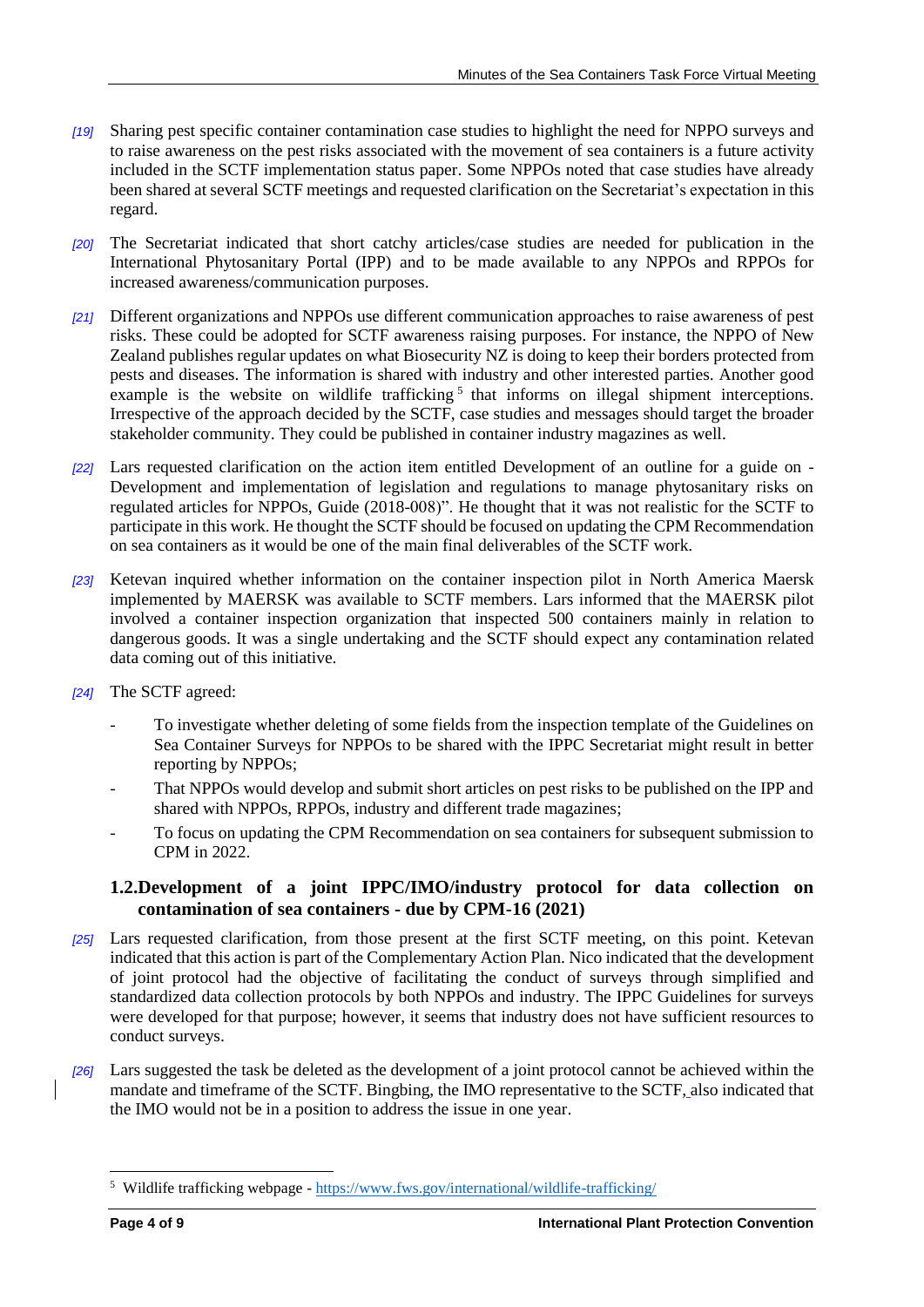### *[27]* The SCTF agreed:

- To recommend following the deliberation of CCC's Correspondence Group and depending on its outcomes, further consider a collaboration with IMO for data collection on contamination of sea containers, after the SCTF is disbanded at a future stage;
- To reflect achievements, challenges and future steps previously identified for this action item in the appropriate parts of the SCTF implementation status table.

# **1.3.Verifying the efficacy of the CTU Code in ensuring the arrival of clean sea container through monitoring for pest contamination and freedom from soil by NPPOs**

- *[28]* This seems to be very similar to action item 1.1 Monitoring uptake/implementation of the CTU Code through industry reporting and NPPO monitoring. However, it seems that the SCTF will need to report on both actions to CPM as both are part of the Complementary Action Plan.
- *[29]* Lars clarified that a future activity under this action item could be the development of an App to raise/increase awareness of the CTU Code. However, due to various reasons, the industry and UNECE will not be in position to develop the App as previously planned, therefore the IPPC community could consider taking on this task. The video developed by NASCI could be used as a basis for the development of the App. Shane indicated that if an App is developed then funds for its maintenance/upgrades should be considered as well.
- *[30]* The SCTF agreed:
	- That the development of an App would be beneficial for awareness raising, subject to the availability of funds.

### **1.4.Assisting NPPOs in managing pest risks associated with sea containers**

- *[31]* Shane indicated that the lack of national legislative framework, relevant infrastructure and NPPOs' capacity negatively affected the implementation of the WB's pilot to support selected CPs /NPPOs to conduct national surveys. The WB continues working with countries in the Pacific region on this. However, the progress is slow as the work is being delivered remotely due to COVID 19. The Secretariat inquired how the WB is dealing with the lack of national legislative framework. He clarified that the priority is in the development of infrastructure and capacity. Legislative issues will be dealt with at a later stage.
- *[32]* Ketevan suggested to involve FAO legal in the development of a model national legislation or minimal provisions that could be included in national legislation that would provide NPPOs with a mandate to act accordingly.
- *[33]* Brent invited the SCTF to develop and submit a proposal to the Secretariat for an IRSS study to collect best practices and relevant legislation frameworks available to be shared with CPs in the future.
- *[34]* Bingbing briefed the SCTF on IMO activities. IMO meetings have been postponed due to COVID-19, however it is expected that IMO IPPC collaboration will continue. The 102<sup>nd</sup> session of the Maritime Safety Committee of the IMO will convene virtually, and the Secretariat will prepare and deliver a statement in support of IMO-IPPC collaboration. The Correspondence Group (CG) of the Subcommittee on Carriage of Cargoes and Containers (CCC) continues working on the revision of the inspection programmes for cargo transport units carrying dangerous goods (MSC.1/Circ.1442, as amended by MSC.1/Circ.1521). This revision includes issues related to inclusion of CTU Cleanliness among the selection criteria for CTU Inspection Programmes.
- *[35]* Bingbing thanked the Secretariat for their contribution to the CG and urged continuation of this work. He indicated that once the CG finalizes their work and relevant decisions are made by the CCC and MSC, then decisions can be made on if and how to assist member countries to deal with container cleanliness issues, e.g. through IMO technical cooperation programmes.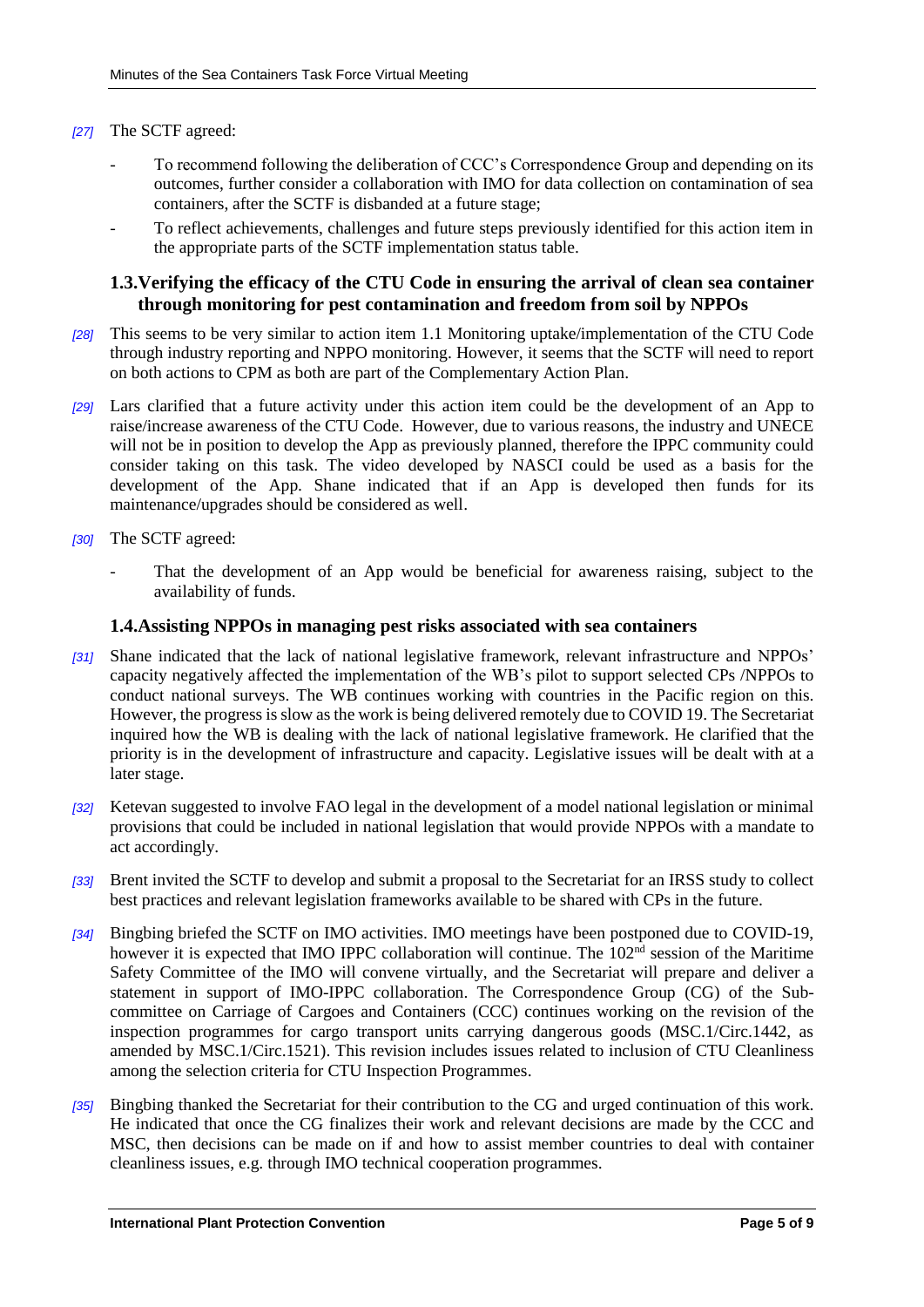- *[36]* The SCTF agreed:
	- To develop an interim or a final recommendation to the CPM on:
		- o clarifying legislative barriers preventing NPPOs on dealing with pest risks associated with sea containers and their cargoes; and
		- o suggesting possible solutions.
	- To postpone discussions on the potential support of member countries on sea containers cleanliness issues through the IMO technical cooperation programmes until the CG finalizes its work and CCC and MSC make decisions on the inclusion of cleanliness issues in the IMO inspection programmes.

# **II. Increasing awareness of pest risks of sea containers**

# **2.1.Publication by the IPPC Sect. of data from the Expert Working Group (EWG)**

- *[37]* A range of activities were identified for this action item in the implementation status paper. Several SCTF members highlighted that the main challenge is to find appropriate channels to reach the target audience. The messages should target all stakeholders along the supply chain. The NASCI WB regional workshop could assist and might map channels to be used in future communications with stakeholders. Even though the workshop is postponed, interim webinars with industry could be used to ask industry how to better reach them. Outcomes of these discussions would be reported back to the SCTF to take next relevant steps.
- *[38]* John thought that contacting journalists known to be writing/publishing articles on sea container issues could help identify relevant journals to collaborate with.
- *[39]* Greg informed that the CPM Bureau and Strategic Planning Group (SPG) are working on the development of a new IPPC communication strategy to include proposals on improved targeting of relevant stakeholders. SCTF communication issues could be reflected in that strategy.
- *[40]* Stephanie informed the group that Mexico committed to develop an article on Khapra beetle in sea containers.
- *[41]* The SCTF agreed:
	- The NASCI would investigate ways to better target the industry during planned webinars;
	- Stephanie to follow-up with Mexico on submittal of the article on Khapra beetle;
	- The Secretariat would identify relevant journals to communicate information on sea containers pest risks and emerging pests.

# **2.2.A request from IPPC Sect. to countries that have data on contamination of sea containers**

- *[42]* The low level of response to the Questionnaire for Monitoring Sea Container Cleanliness issued to CPs in March 2019 was highlighted once again. The Secretariat thought that an IRSS study, if initiated, could assist with aggregation of relevant data and best practices available worldwide.
- *[43]* The SCTF agreed:
	- To further discuss the need for an IRSS study and, if agreed, submit a proposal to the IPPC Secretariat and IC IRSS Sub-group.

# **2.3.Call for and publication of pest risk management guidance material for sea containers**

*[44]* Brent underscored that the Secretariat is very much dependent on publications and materials submitted by the NPPOs and RPPOs. He invited all to contact their organizations as well as other NPPOs to locate and share materials with the Secretariat. The process for submitting/providing contributed resources could be followed for these materials.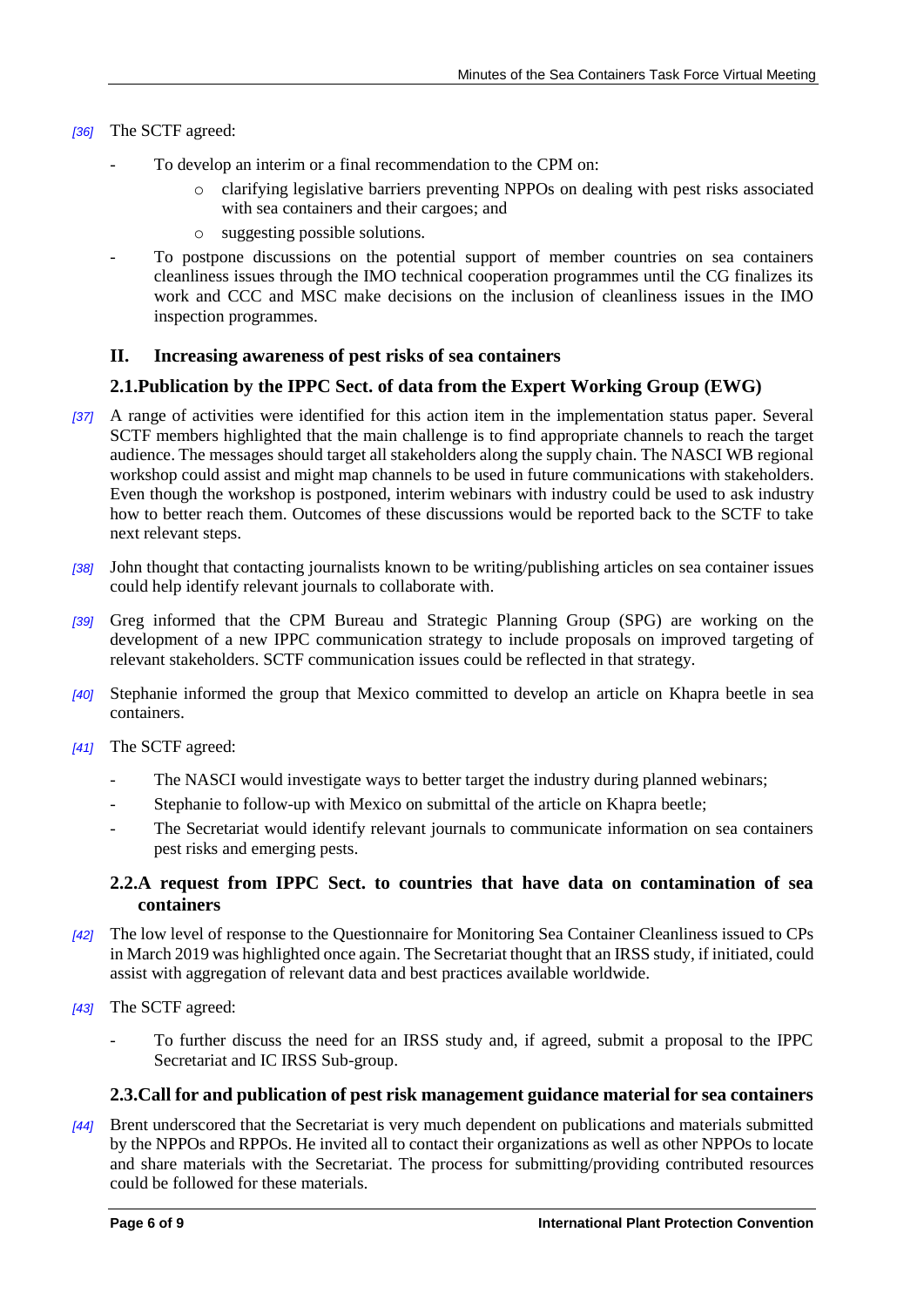### *[45]* The SCTF agreed:

- To look for risk management guidance material for sea containers and share with the Secretariat. Special attention paid to materials that are easily to translate into different languages.

### **2.4.Encourage NPPOs to inform industry on risks and possible international actions to manage pest risks associated with sea containers**

- *[46]* A range of activities already outlined under other action items could contribute to the delivery of this item. In addition, attention needs to be paid to collaboration with port authorities and establishment of collaboration with the International Association of Ports and Harbors (IAPH). The IAPH is very active and was involved in the development of the CTU Code.
- *[47]* The SCTF agreed:
	- That Lars would provide the Secretariat with the contact details of the International Association of Ports and Harbors (IAPH) to establish contact and initiate discussions on the possible collaboration<sup>6</sup>.

### **2.5.Ensuring that regulations developed/implemented by NPPOs are based on PRA and consistent with Recommendation CPM 10/2015\_01 on Sea Containers**

- *[48]* The SCTF agreed that any phytosanitary measure should be justified based on a PRA as per provisions of the Convention. This is the way NPPOs should be operating. Doubts were expressed on how the SCTF could deal with this action. It was thought that the idea is related to existing concerns that measures required/emplaced by NPPOs should not unduly impede international trade as per IPPC Article VII 2.
- *[49]* The SCTF agreed:
	- To provide ideas to the Secretariat on how the SCTF could address this action.

### **III. Complementary actions**

#### **3.1.Provide information on pest risks of sea containers and their management**

*[50]* This action item has similar content to previous action points and will be addressed through activities identified before, such as delivering communication/awareness-raising activities, NASCI NPPOindustry workshop on container logistics and related pest concerns, and promotion of cleanliness aspects of CTU Code to shippers/packers, among others.

### **3.2.Coordination with CPs, RPPOs, industry and other organizations**

- *[51]* The NPPOs reported that they were not in a position to move forward on a feasibility study for the potential inclusion of new fields to track contamination issues into the WCO Data Model. COVID 19 has impeded the work on how the concept of Authorized Economic Operator (AEO) could be extended to cover the interests of all border agencies and possibly provide the basis for the mutual recognition of an AEO.
- *[52]* The SCTF agreed that:

 $\overline{\phantom{a}}$ 

The NPPOs of Australia and New Zealand would conduct national feasibility studies to identify ways forward on adding new fields to the WCO Data Model to potentially track contamination issues;

<sup>6</sup> Secretariat will contact the managing director of IAPH, Dr. Patrick Verhoeven: [patrick.verhoeven@iaphworldports.org](mailto:patrick.verhoeven@iaphworldports.org)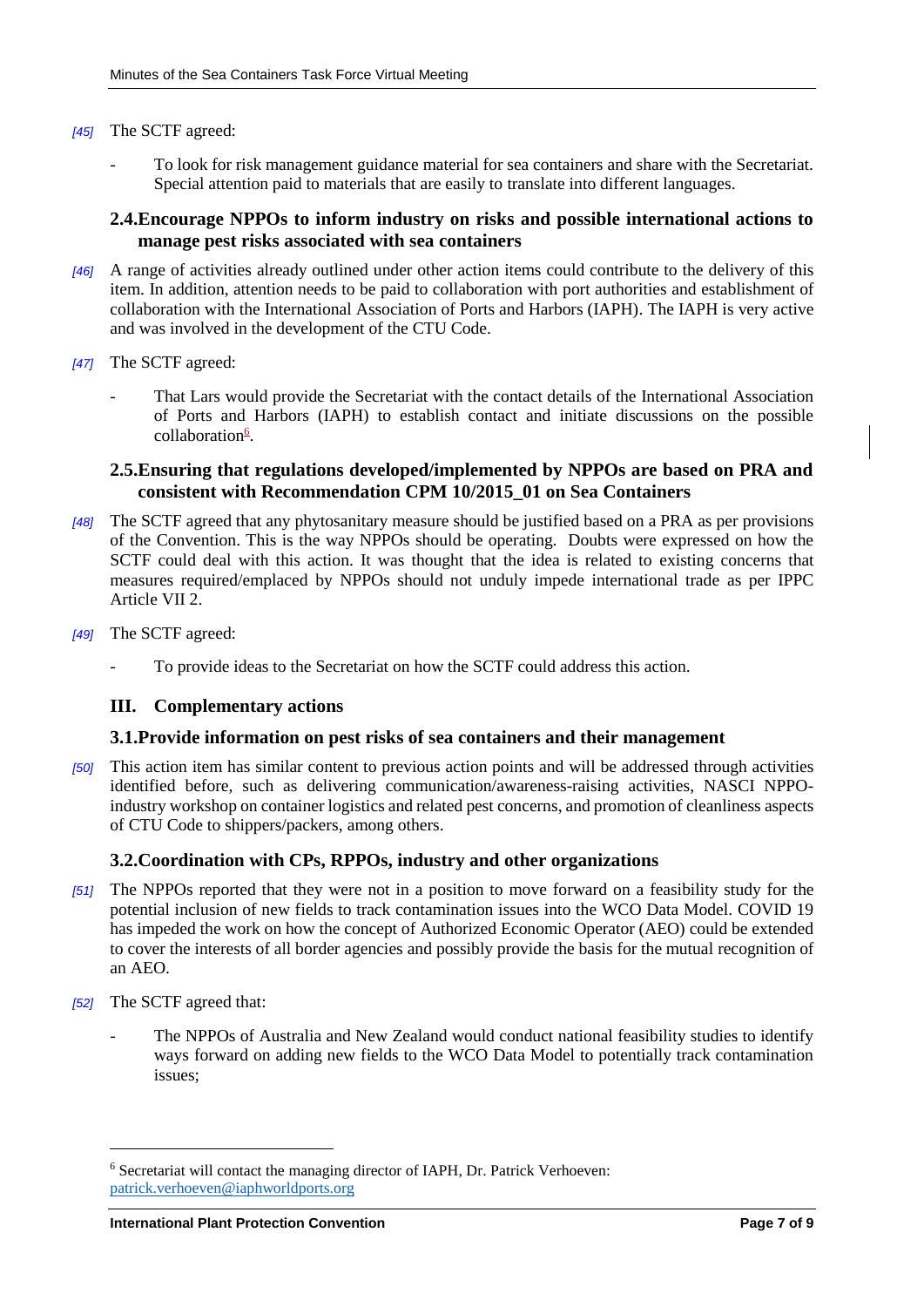The IPPC and WSO Secretariats would organize a meeting to discuss how to support this work on WCO Data Model IPPC Secretariat to discuss with WCO Secretariat to include phytosanitary aspects/criteria into global AEO framework.

# **3.3.Establish a mechanism for CPs to report to CPM on progress and achievements**

- *[53]* The CPM Bureau discussed adding sea containers as a standing agenda item to CPM. The final decision is pending.
- *[54]* The SCTF agreed:
	- To request to the CPM Bureau to add sea containers as a standing agenda item to CPM. The IPPC Secretariat will follow up on this.

# **3.4.Advice on updates to the CTU Code or any other instrument**

- *[55]* Bingbing highlighted that the open period for the revision of the CTU code depends on confirmation by the International Labor Organization, one of the co-sponsors of the Code. The final decision is expected in 2021. This provides the SCTF with time to internally discuss and propose amendments for amendments to the CTU Code with regards to contamination issues. Lars informed that one of the authors of the CTU Code initiated a draft revision of the CTU Code *inter alia* on the cleanliness aspects. He proposed that the SCTF should work on the revision of the CTU code be so that it would be ready to provide relevant contributions once the work is officially initiated.
- *[56]* The SCTF agreed:
	- That the Secretariat would contact the Secretariat of the UN European Economic Commission (UNECE) to find out if the revision of the CTU code has already been commissioned and report back to the SCTF. Based on feedback received from UNECE the timeframe for development of proposals to update the CTU Code by the SCTF will be agreed.

# **3.5.Update on activities to CPM, and final report for presentation to CPM in 2022**

- *[57]* This will be the final action of the SCTF.
- *[58]* The SCTF agreed:
	- To defer this discussion either to a face-to-face meeting, hopefully convened in 2021, or at during future virtual meetings.

# **Close of the meeting**

- *[59]* The Chair thanked the SCTF members for their participation and identified the following follow-up actions:
	- Ketevan will prepare minutes of the virtual meeting;
	- Ketevan will extract action items from the SCTF implementation status paper and share with SCTF members for further discussion and prioritization;
	- Ketevan will update the SCTF implementation status paper as per meeting suggestions;
	- The next SCTF virtual meeting will be scheduled in the next two months. The date is to be determined.